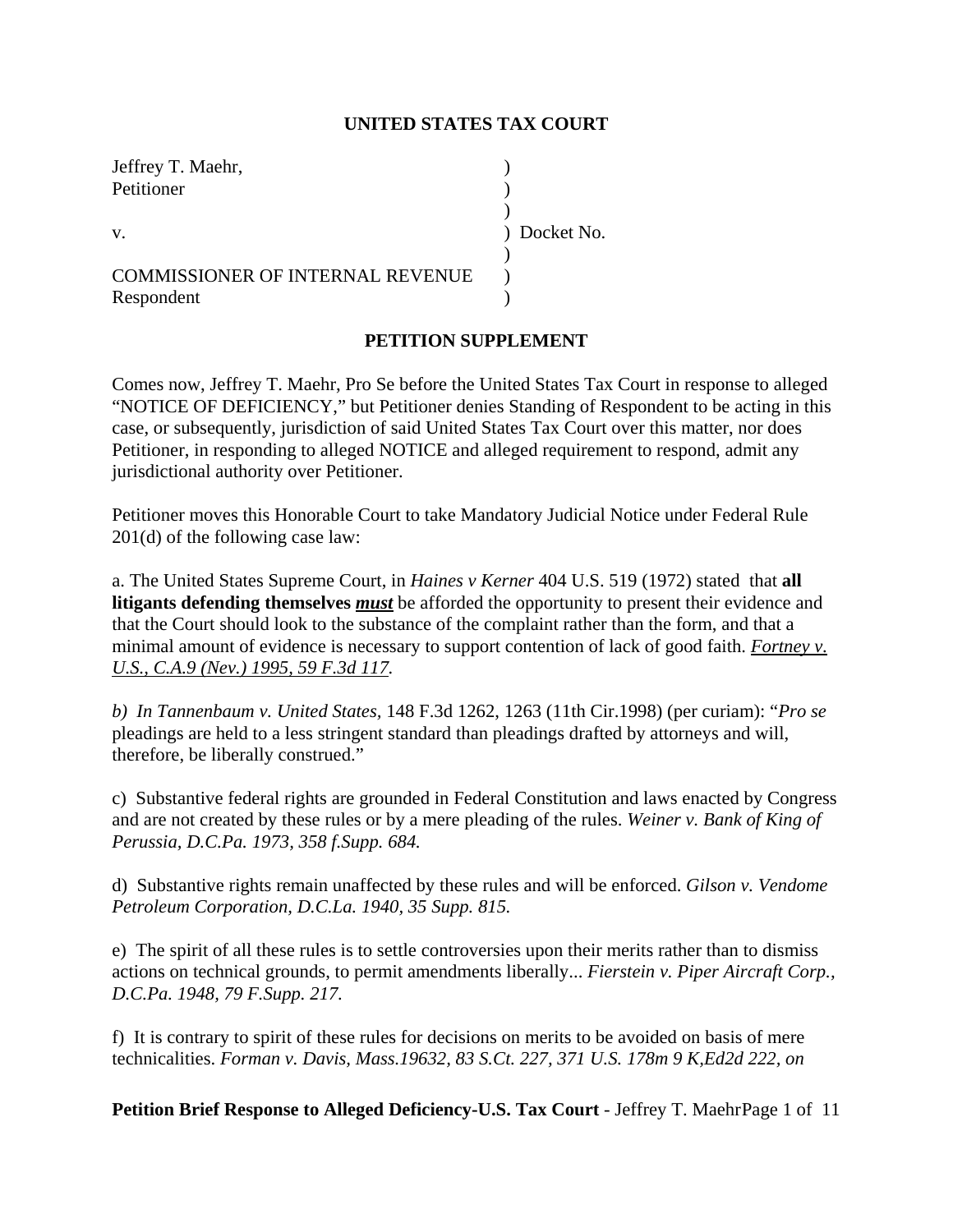*remand 316 F.2d 254.*

g) Court and litigants must follow these rules in same manner as they must obey a statute. *Beasley v. U.S., D.C.S.C.1948, 81, F.Supp. 518*

h) These rules have the same effect as a statute and are as binding upon the court as upon counsel. *Barrezueta v. Sword S.S. Line, D.C.N.Y. 1939, 27 F.Supp. 935.*

I) The congressional authority given Supreme Court to adopt these rules was limited to matters of procedure, and it was expressly provided that substantive rights should neither be abridged, enlarged nor modified. *John R. Alley & Co. v. Federal Nat. Bank of Shawnee, Shawnee County, Okl., C.C.A. OkI. 1942, 124 F.2d 995.*

j) Spirit of these rules is that technical requirements are abolished and that judgments should be founded on facts and not on formalistic defects. *Builders Corp. of America v. U.S.,C.A.Cal. 1958, 259 F.2d 766.*

k) "This Constitution, and the laws of the United States which shall be made in pursuance thereof;... shall be the supreme law of the land; and the judges in every state shall be bound thereby... The Senators and Representatives and members of the State legislature, and all executive and judicial officers of the United States and the several States, shall be bound thereby, anything in the Constitution or laws of any State to the contrary notwithstanding." *The Constitution of the united States of America, Article VI, Cl 2, 3.*

l) "The United States is entirely a creature of the Constitution. Its power and authority have no other source. It can only act in accordance with all the limitations imposed by the Constitution." *Reid v Covert 354 US l, 1957.*

m) A judge is an officer of the court, as well as are all attorneys. A state judge is a state judicial officer, paid by the State to act impartially and lawfully. A federal judge is a federal judicial officer, paid by the federal government to act impartially and lawfully. A judge is not the court. *People v. Zajic, 88 Ill.App.3d 477, 410 N.E.2d 626 (1980).* 

n) "Fraud upon the court is fraud which is directed to the judicial machinery itself and is not fraud between the parties or fraudulent documents, false statements or perjury. ... It is where the court or a member is corrupted or influenced or influence is attempted or where the judge has not performed his judicial function --- thus where the impartial functions of the court have been directly corrupted." *Bulloch v. United States, 763 F.2d 1115, 1121 (10th Cir. 1985)*.

o) "It is important that the litigant not only actually receive justice, but that he believes that he has received justice." *Taylor v. O'Grady, 888 F.2d 1189 (7th Cir. 1989). In Pfizer Inc. v. Lord, 456 F.2d 532 (8th Cir. 1972).*

p) The Supreme Court has ruled and has reaffirmed the principle that "justice must satisfy the

**Petition Brief Response to Alleged Deficiency-U.S. Tax Court** - Jeffrey T. MaehrPage 2 of 11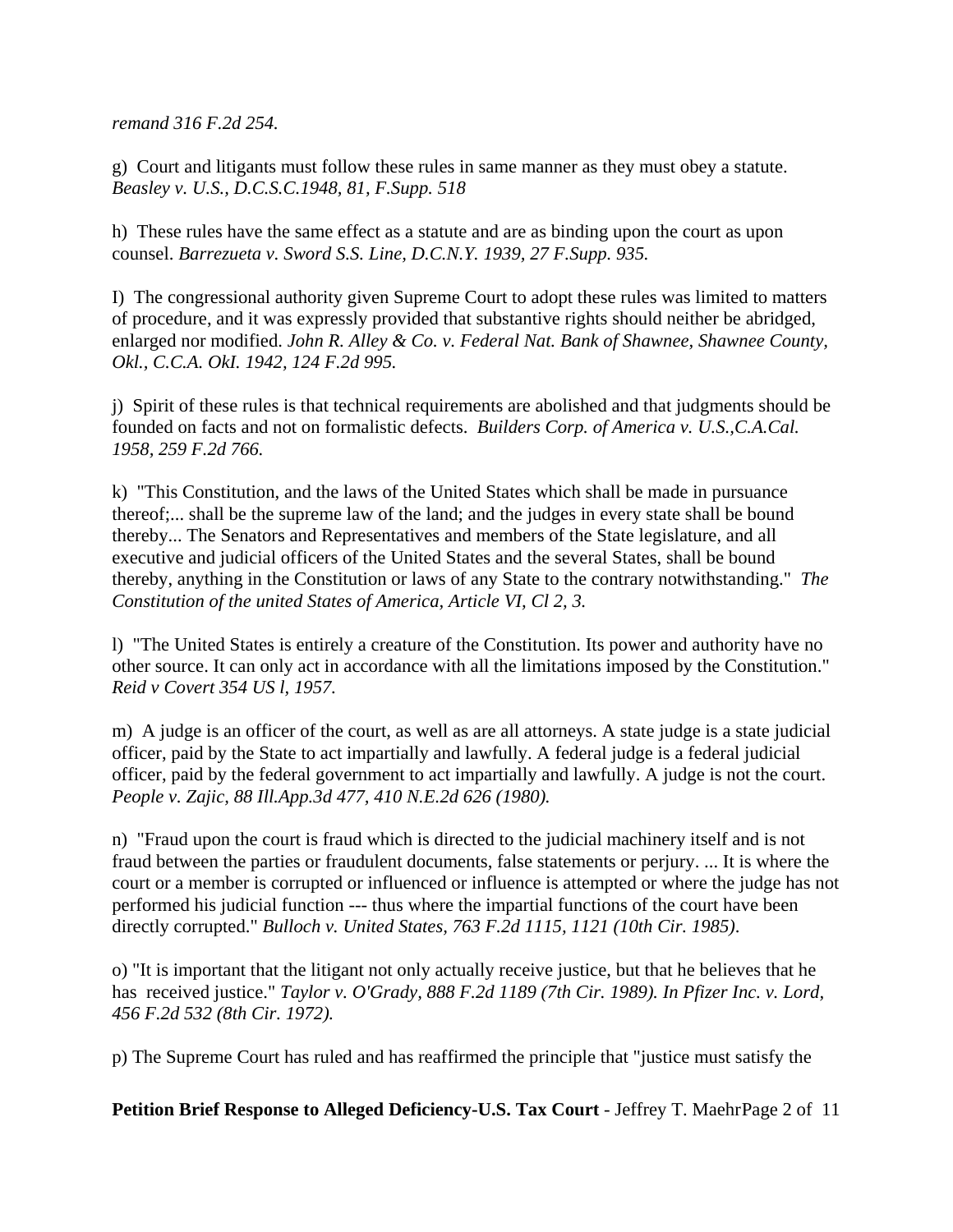appearance of justice." *Levine v. United States, 362 U.S. 610, 80 S.Ct. 1038 (1960), citing Offutt v. United States, 348 U.S. 11, 14, 75 S.Ct. 11, 13 (1954).*

q) "**The Court is free to act in a judicial capacity, free to disagree with the administrative enforcement actions if a substantial question is raised or the minimum standard is not met. The District Court reserves the right to prevent the 'arbitrary' exercise of administrative power, by nipping it in the bud**." *United States v. Morton Salt Co., 338 U.S. 632, 654, (1950).* (Emphasis added).

# **PETITION ARGUMENT**

Petitioner Responds with the following facts of law which are briefly addressed herein based on 5 State Court cases Petitioner previously brought against the Respondent, per *Colorado, Case No. 08-cv-02274-LTB-KLM, Nebraska, Case No. 8:08-CV-190, New Mexico, Case No. 1:08-mc-00018-BB, North Carolina, Case No. 3:08-mc-00067-FDW, and Virginia, Case No. 3:08-mc-00003-HEH*, as well as approximately 1000 pages of documents sent to Respondent since 2003 seeking a response to case law and IR Code questions and disputes. Each Federal case filing included 140+ pages of pleadings and exhibits which will be called upon, if necessary, along with the approximately 1000 pages of previous documents, in response to complete documentation to be filed electronically with the court.

Petitioner provides this brief discourse to provide initial evidence to preserving Judicial Economy for this court, for Petitioner, and for preliminary meetings suggested in documents received by Petitioner. Evidence to be presented to the Court will dwarf this material.

Petitioner also NOTICES this Honorable court that he retains and stands on his **Constitutional Rights under Due Process, for a Jury Trial of his peers if this is to proceed**, to hear the evidence to be presented by Petitioner that has been ignored and denied by Respondent for 9 years. Respondent stated in documents responding to requests for proof of claim that if Petitioner wanted an answer to his questions, that he would have to do it in the court. They completely ignored the 9 years of requests for clarification that their own IR Code demands be provided to Petitioner. (See EXHIBIT D).

**Claims that these arguments are "frivolous," or "already answered by the Courts," are untenable in that Petitioner is claiming that his evidence of Supreme Court case law and Congressional record quotes, among reams of other similar evidence to be entered, are even MORE valid than subsequent contradictory court claims which counter long standing precedent. Case quotes, and Congressional Testimony provided by Petitioner have never been overturned, and have been long standing case law and self-authenticating Evidence in Fact that have never been lawfully addressed**.

Since these, and all the other issues raised by Petitioner over the last 9 years have never been adjudicated, doing so would finally address all the legal challenges being raised across the

**Petition Brief Response to Alleged Deficiency-U.S. Tax Court** - Jeffrey T. MaehrPage 3 of 11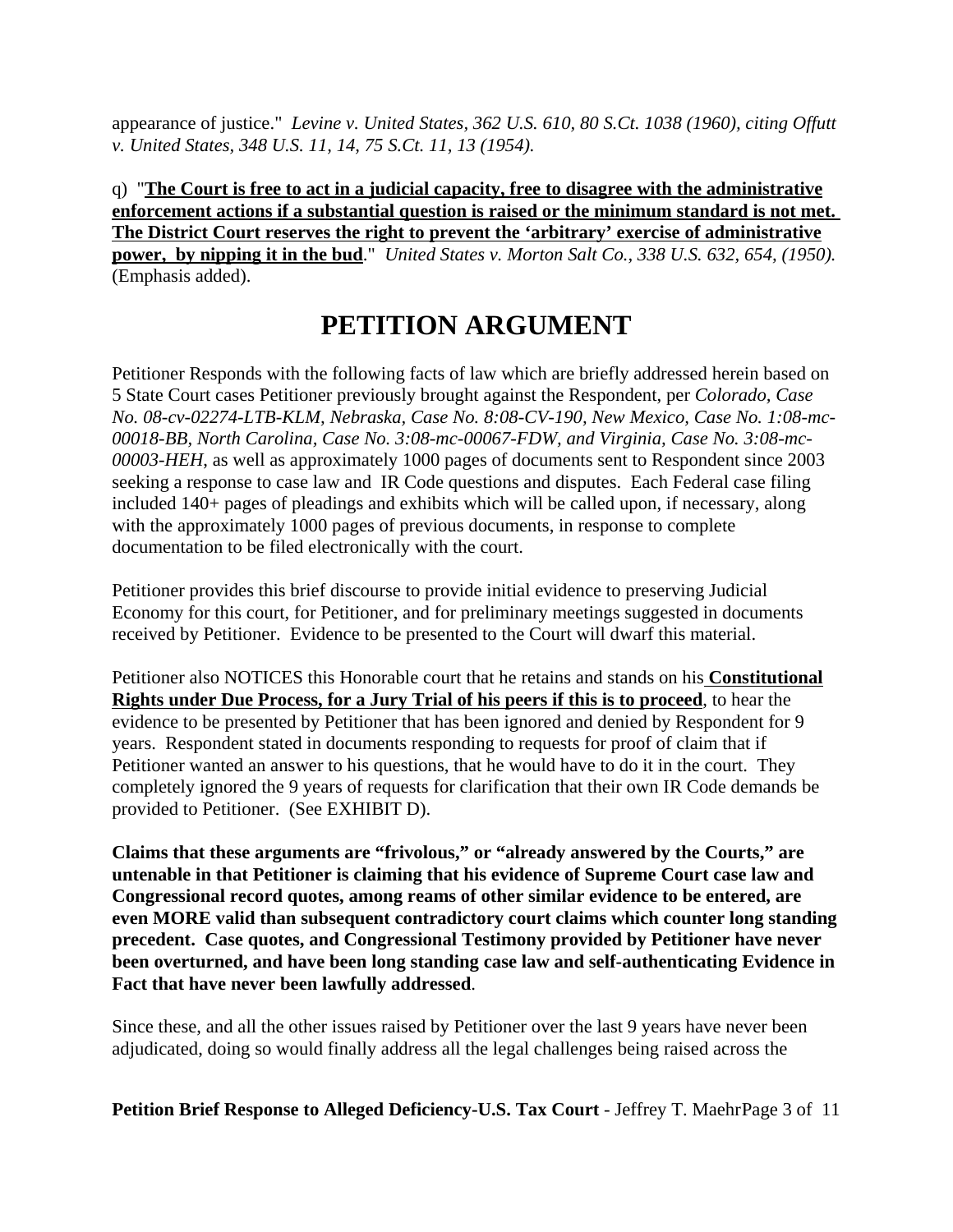country by those investigating these issues. We are expected to know the law, and to follow it. After extensive research of all laws, case laws and original intent of Congress, Petitioner is, and has been, following the laws, and repeatedly asking for answers to presumptions, (See EXHIBIT H) mentioned above, made against Petitioner all his life.

# **ARGUMENT**

1. Petitioner challenges Standing of Respondent to be, in any manner, moving against Petitioner, or to be making "Deficiency" claims against Petitioner, as a private Citizen of the Republic of Colorado. Standing can be raised at any point in any action:

"Jurisdiction is essential to give validity to the determinations of administrative agencies and where jurisdictional requirements are not satisfied, the action of the agency is a nullity..." *City Street Improv. Co. v. Pearson 181 C 640, 185 P. 962; 0'Neill v. Dept. of Professional & Vocational Standards, 7 CA2d 393, 46 P2d 234.*

"The law requires PROOF OF JURISDICTION to appear on the Record of the administrative agency and all administrative proceedings." Hagans v. Lavine, 415 U.S. 533. (Emphasis added).

"Therefore, it is necessary that the record present the fact establishing the jurisdiction of the tribunal." *Lowe v. Alexander 15C 296; People v. Board of Delegates of S.F. Fire Dept. 14 C 479.*

"If any tribunal (court) finds absence of **proof of jurisdiction** over person and subject matter, the case must be dismissed." Louisville RR v. Motley, 211 US 149, 29 5. Ct. 42. (Emphasis added).

If Subject Matter Jurisdiction is questioned in the Court, the IRS cannot rely solely upon the allegations in the alleged "Deficiency" and **must bring forward relevant, adequate proof that establishes Subject Matter Jurisdiction**. **The court may consider evidence outside the pleadings to resolve factual disputes concerning jurisdiction**. (Emphasis added) *Nelson Construction Co. v. U.S.*, No. 05-1205C, 2007 WL 3299161 at \*3 (Fed. Cl., Oct. 29, 2007) (citing *McNutt v. General Motors Acceptance Corp. of Indiana*, 298 U.S. 178 (1936)); *see Also Nichols v. Muskingum College*, 318 F.3d 674, (6th Cir. 2003).

"The burden shifts to the court to prove jurisdiction." *Rosemond v. Lambert, 469 F2d 416.*

"Court must prove on the record, all jurisdiction facts related to the jurisdiction asserted." *Lantana v. Hopper, 102 F2d 188; Chicago v. New York, 37 F Supp 150.*

"It is well established that the court has an independent obligation to assure that standing exists, regardless of whether it is challenged by any of the parties." *Summers v. Earth Island Institute, No. 07-463 (U. S., March 3, 2009) (citing Bender v. Williamsport Area School Dist., 475 U. S.*

**Petition Brief Response to Alleged Deficiency-U.S. Tax Court** - Jeffrey T. Maehr Page 4 of 11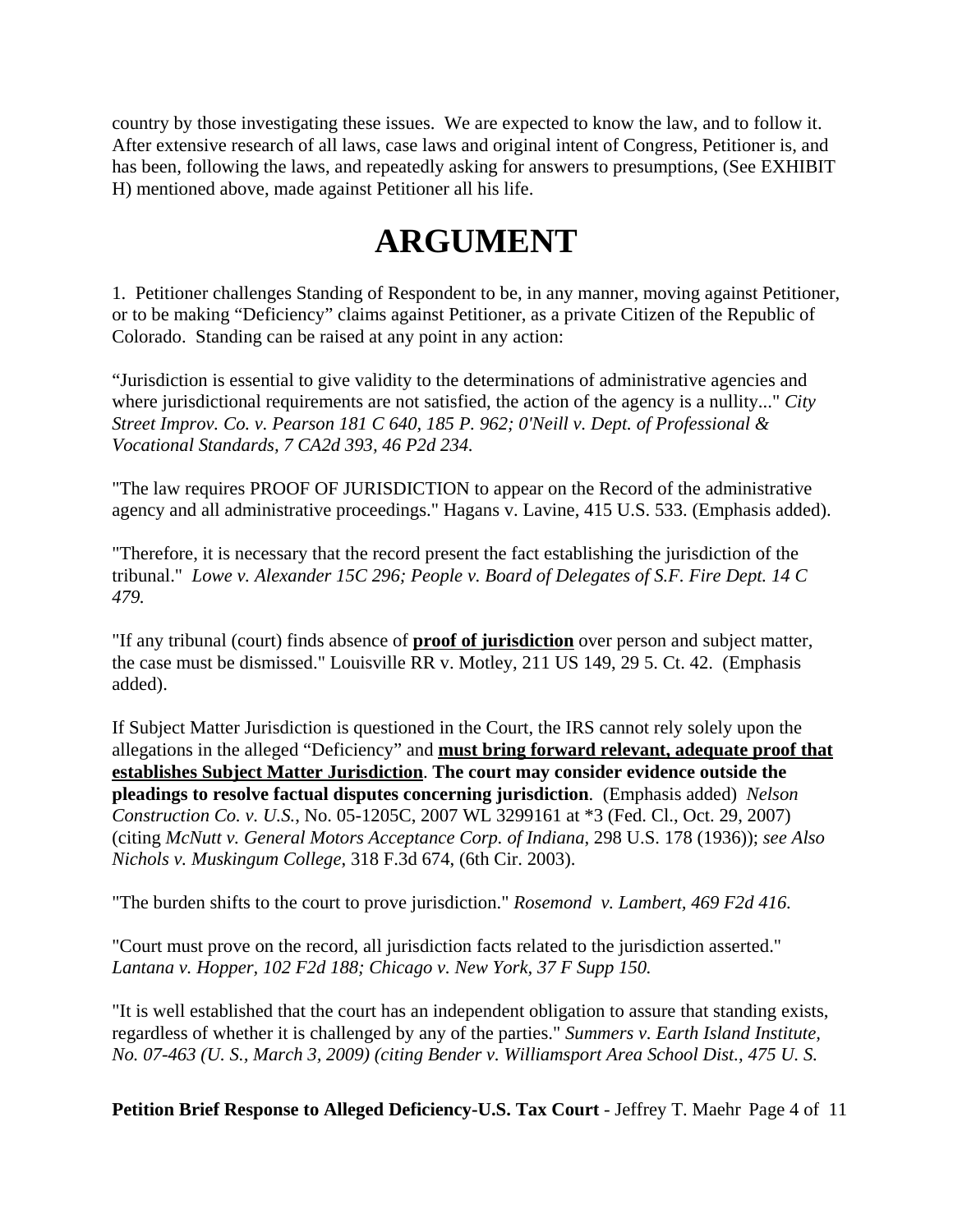#### *534, 541 (1986)).*

"There is no discretion to ignore that lack of jurisdiction." *Joyce v. US, 474 F2d 215.*

#### **Further evidence of the Respondent lacking Standing in this honorable court, or over Petitioner, or this issue:**

2. The IR Code is NOT positive law. (See EXHIBIT V & T) but is only prima facie evidence of law, but once challenge is made with evidence herein, legal authority and jurisdiction must be proven on the record, per above Judicial Notice.

3. The IRS is not a U.S. Government Agency. It is an Agency of the I.M.F.. The IRS "Denies that the Internal Revenue Service is an agency of the United States Government..." Diversified Metal Products v. IRS, et al. CV-93-405E-EJE -USDC District of Idaho... (See EXHIBIT E-2).

See also, Public Law 94-564, Senate Report 94-1148 pg. 5967, Reorganization Plan No. 26, Public Law 102-391.)

The I.M.F. is an Agency of the United Nations (Black's Law Dictionary, Sixth Edition, Pg. 816).

The U.S. Treasury is now the I.M.F. (Presidential Documents Volume 29-No.4 pg. 113, 22 U.S.C. 285-288).

Since the IRS denies being "an agency of the United States," it therefore remains that it has no jurisdiction over my personal affairs, and is acting in a private capacity unless perjury and falsification of documents is evident in the above quoted case. I have no contract with the nongovernmental "IRS" agency, and there is no signature suggesting I have willingly, willfully and with full disclosure, entered into any agreement with this private agency.

The Internal Revenue Code, which I can prove from Respondent's own IR code, refers ONLY to those who have entered into an employment agreement with the U.S. government, (See EXHIBIT T) which Petitioner has not, therefore the IRS has NO Standing to be bringing any action against Petitioner any more than Microsoft would have Standing to force me into a contract with them.

4. Respondent is not a legally created agency and no such entity named "Internal Revenue Service," or "IRS" actually exists in law, as prima facie evidence provided by Congress reveals. (See EXHIBIT L) No agency with the name" Internal Revenue Service" or "IRS" was ever established by law according to Congress.

Petitioner challenges any legal Standing or jurisdiction by the "IRS" to be doing what they are doing without lawful authority by Congress in the State of Colorado.

Petitioner challenges this presumption and has found no laws creating this agency, therefore, they have no jurisdiction or power over Petitioner until the law is provided and proven of record.

**Petition Brief Response to Alleged Deficiency-U.S. Tax Court** - Jeffrey T. Maehr Page 5 of 11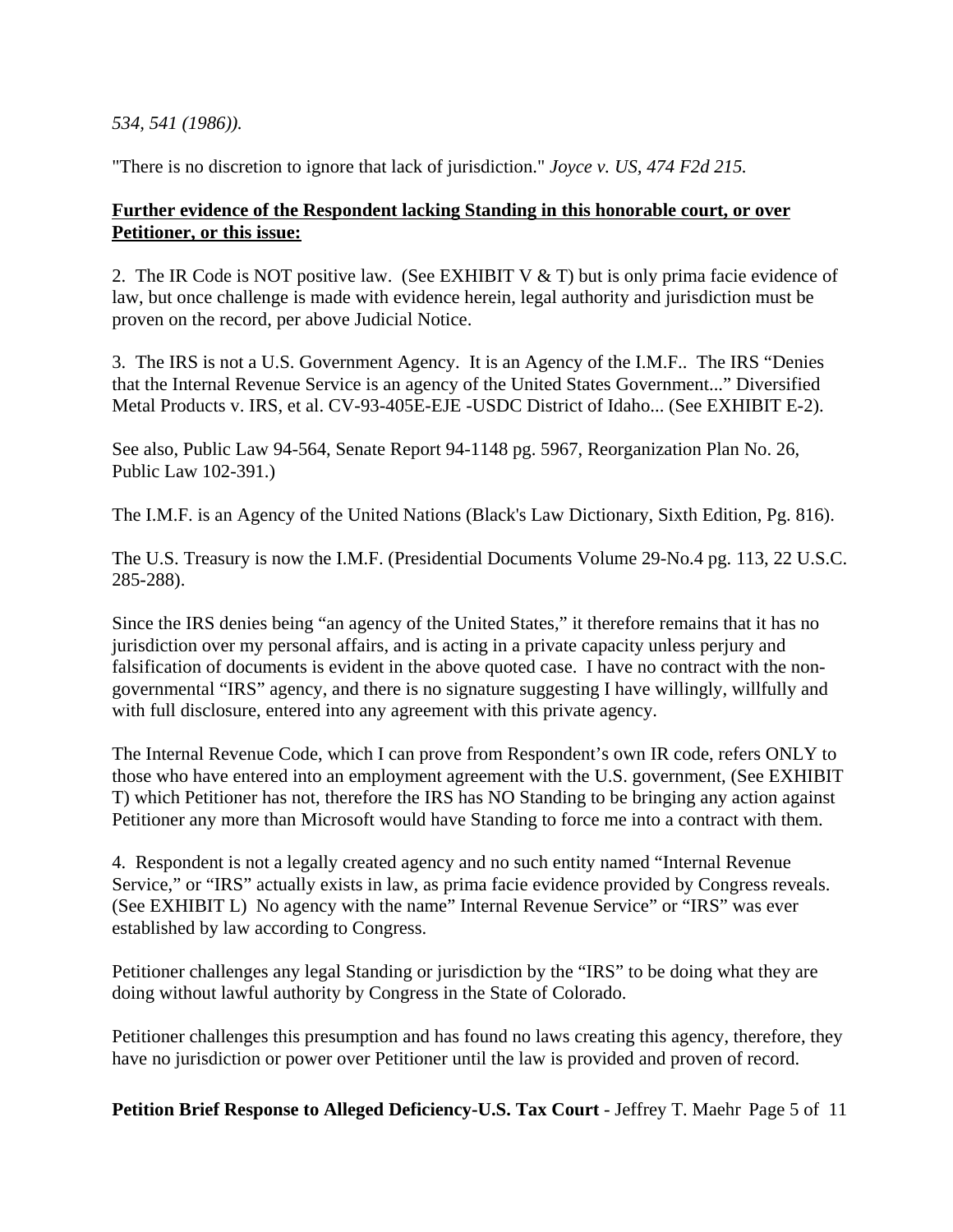Title 4, Section 72. Public offices; at seat of Government

"All offices attached to the seat of government shall be **exercised in the District of Columbia** , and not elsewhere, except as otherwise expressly provided by law." (Emphasis added).

Petitioner cannot locate any other law authorizing the IRS to have Standing or jurisdiction in this case over Petitioner, or in Colorado. This automatically eliminates jurisdiction by this honorable court, and this issue should be dismissed with prejudice since the IRS has failed to respond to 9 years of documented requests for proof of claim. (Evidence available).

5. No evidence whatsoever has been forthcoming to even begin to claim that Petitioner is personally or legally a "**taxpayer**" which is a hearsay statement. Petitioner has repeatedly requested proof of statutory law or constitutional law proving he is a "taxpayer" and "liable" to said "Deficiency," as labeled by the IRS.

"The revenue laws are a code or system in regulation of tax **assessment** and collection. They relate to taxpayers and **not to non-taxpayers**. The latter are without their scope. **No procedure is prescribed for non-taxpayers and no attempt is made to annul any of their rights and remedies in due course of law**. With them Congress does not assume to deal, and **they are neither of the subject nor of the object of the revenue laws**. **Persons who are not taxpayers are not within the system and can obtain no benefit by following the procedures prescribed for taxpayers...**" United States Court of Claims, Economy Plumbing and Heating v. United States, 470 Fwd 585, at 589 (1972). (Emphasis added).

I am a "non-taxpayer" until proven to be a "taxpayer" by law, statute, code or the constitution. Petitioner denies being a "taxpayer" as mislabeled by the IRS according to all existing evidence provided. Liability cannot be created by fiat or presumption, or "because we say so." Liability cannot exist absent a law creating that liability or proof that Petitioner's personal information can in any way create any liability anymore than a German or Frenchman's personal information can make them "liable" to the IRS absent law that does so FIRST.

Petitioner's personal documents, nor his finances, can create a personal legal liability in and of themselves. Ledger entries cannot create "liability." Personal finances CANNOT create liability absent being "made liable" through the mechanism of law. Liability is ONLY a product of law, such as the liability clearly defined and stated regarding alcohol, tobacco and firearms. No such liability exists in the IR Code.

Law alone (in conjunction with the Constitution), must create the liability, and THEN personal documents or third party documents, or finances, could be lawfully used as evidence to support the degree of liability. Petitioner's personal records, or Respondent's hearsay testimony or belief, or even the claims of "that's the way we've always done it" by Respondent, does not create such liability.

6. There is no IR Code support for the presumption Petitioner is liable to fill out the "bootleg"

**Petition Brief Response to Alleged Deficiency-U.S. Tax Court** - Jeffrey T. Maehr Page 6 of 11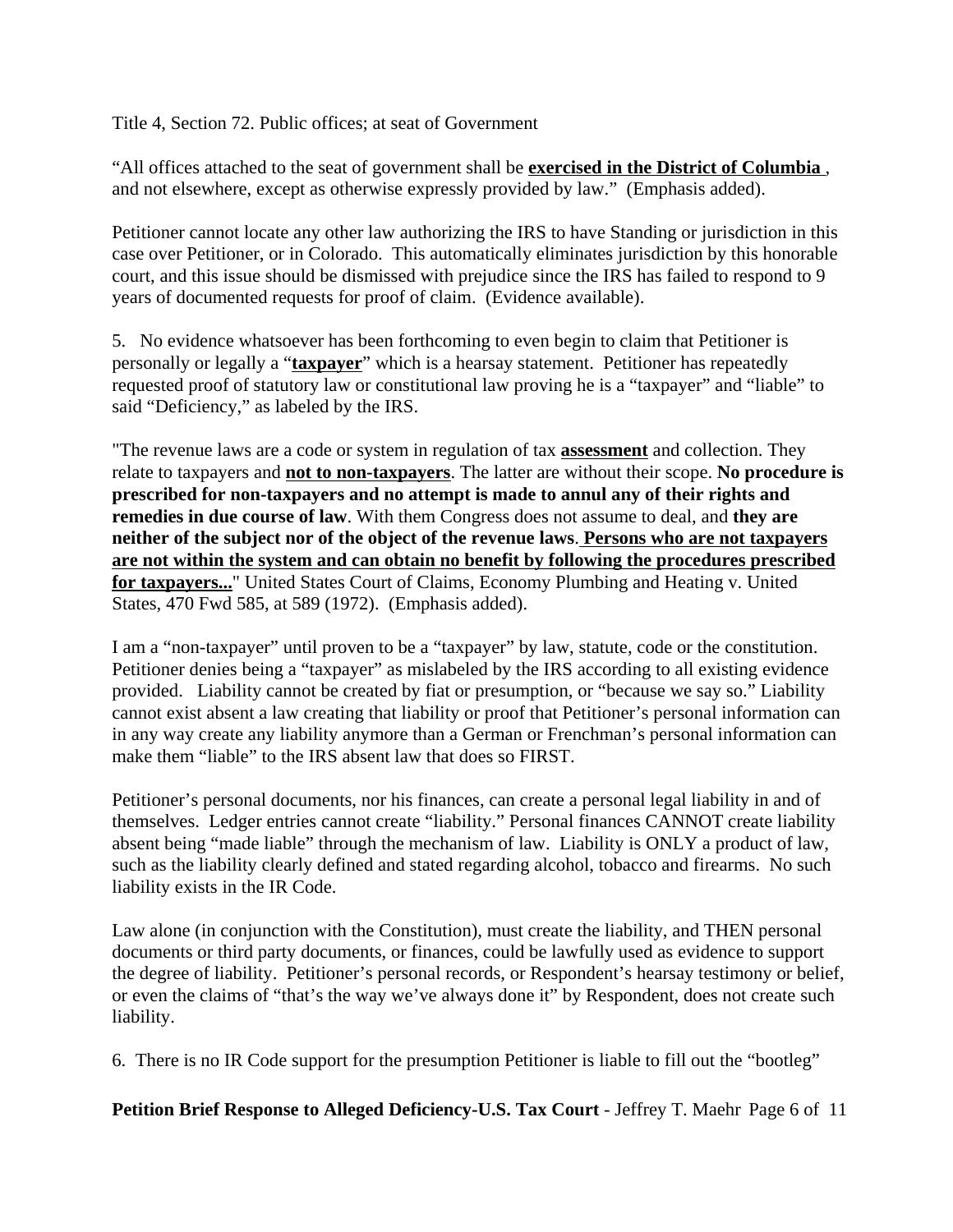1040 form. The IRS 1040 form for the past many years has NOT had a legal OMB number as required by law, thus making it a "bootleg" form as the courts have labeled such forms:

"The Senate Report analysis of Sec. 3512 states that 21 [i]nformation collection requests which do not display a current control number or, if not, indicate why not are to be considered 'bootleg' requests and may be ignored by the public..."

In addition, multiple other violations by Respondent have occurred... including violation of PRA Section  $3506(c)(1)(B)(iii)$ . (See EXHIBIT M).

7. In *Billings v. U.S.*, *232 U.S. 261, 34 S.Ct. 421 (1914)*, the Supreme Court clearly acknowledged the basic and long-standing rule of statutory construction:

"Tax statutes . . . should be strictly construed, and, if any ambiguity be found to exist, it must be resolved in favor of the citizen." *Eidman* v. *Martinez*, 184 U.S. 578, 583; *United States* v. *Wigglesworth*, 2 Story, 369, 374; *Mutual Benefit Life Ins. Co*. v. *Herold*, 198 F. 199, 201, aff'd 201 F. 918; *Parkview Bldg. Assn*. v. *Herold*, 203 F. 876, 880; *Mutual Trust Co*. v. *Miller*, 177 N.Y. 51, 57." (Id at p. 265, ).

Ambiguity in the IR Code is very evident based on the brief evidence provided, and which can be substantially supported in complete disclosure, therefore, the necessity for Petitioner's personal financial information on presumed "tax liability or the collection of the tax liability" based on personal financial records is without merit and has no legal standing and is under the color of law and outside Respondent's legal jurisdiction.

8. The IRS has failed to provide the legally required "Summary Record of Assessment" pursuant to 26 CFR 301.6203-1 regarding any tax liability status for years, 2003, 2004, 2005, 2006:

"The assessment shall be made by an assessment officer signing the summary record of assessment."

"The date of the assessment is the date the summary record is signed by an assessment officer."

No such document (Summary Record of Assessment) was received by Petitioner with any identifiable signature of "assessment officer," and "Notice of Deficiency" letters received by Petitioner were also not signed by any identifiable agent, making any such alleged ""assessment" or "Notice" void on its face.

9. Petitioner denies having "income," as defined by the courts for a century. No such definition has been provided by the Respondent, despite years of requests for same. Petitioner can't possibly be liable for something that isn't defined or stated clearly in Statutes or the Constitution. Brief case law on this is provided:

"The general term "income" is not defined in the Internal Revenue Code." *US v Ballard, 535 F2d*

**Petition Brief Response to Alleged Deficiency-U.S. Tax Court** - Jeffrey T. Maehr Page 7 of 11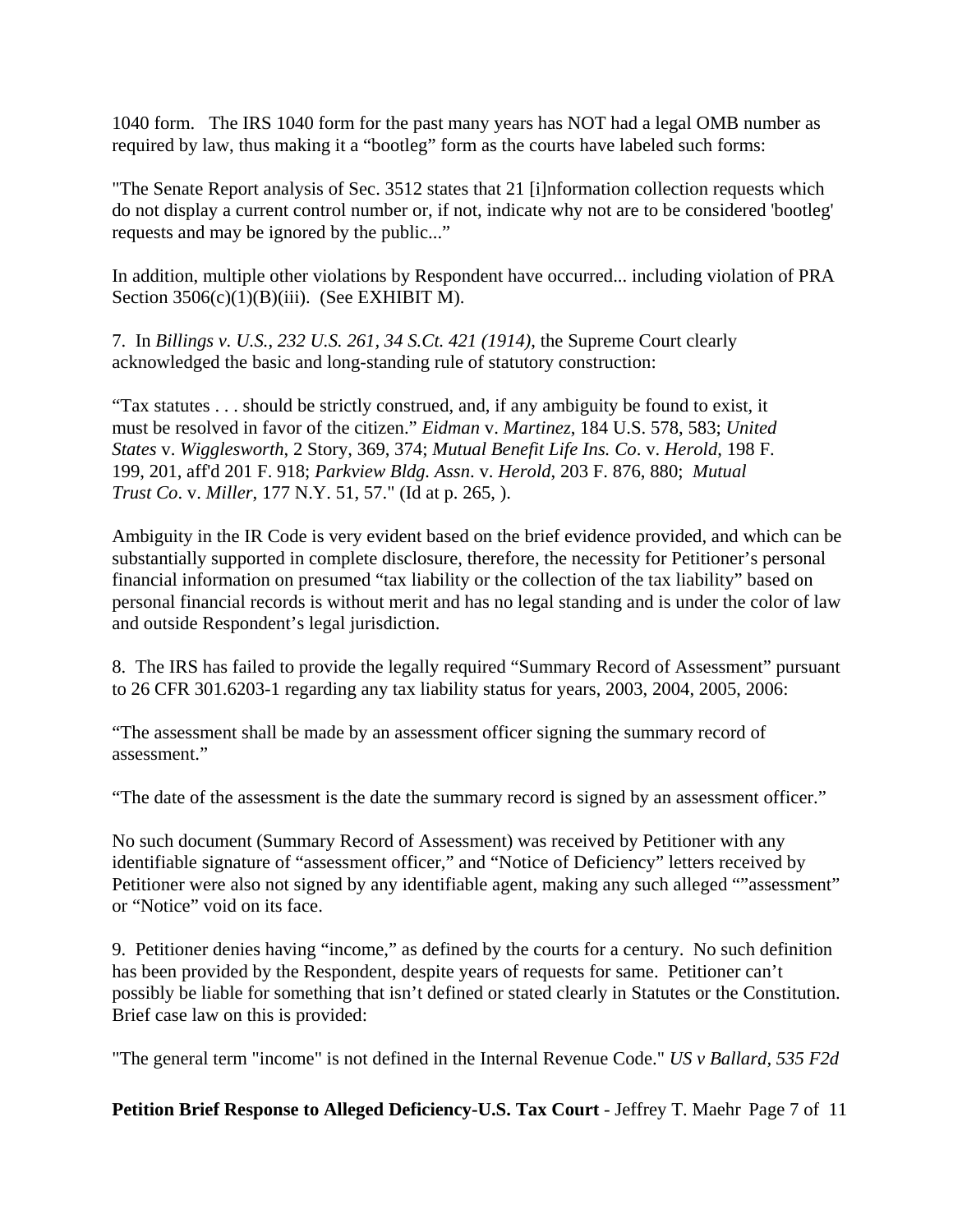*400, 404, (1976)*. (From http://thematrixhasyou.org/affidavit-updated/attachment-a-u.html).

"Wages, and compensation for personal services are to be taxed as an entirety and therefore must be returned by the individual who has performed the services which produce the gain **is without support, either in the language of the Act or in the decisions of the courts construing it.** Not only this, but it is directly opposed to provisions of the Act and to regulations of the U.S. Treasury Department, which either prescribed or permits that compensations for personal services not be taxed as a entirety and not be returned by the individual performing the services. It has to be noted that, by the language of the Act, **it is not salaries, wages or compensation for personal services that are to be included in gross income**. That which is to be included is gains, profits, and income **derived from** salaries, wages, or compensation for personal services." The United States Supreme Court, Lucas v. Earl, 281 U.S. 111 (1930). (Emphasis added).

"...Reasonable compensation for labor or services rendered is not profit..." Laureldale Cemetery Assc. v. Matthews. 47 Atlantic 2d. 277 (1946).

"All are agreed that an income tax is a "direct tax" on gain or profits..." Bank of America National T. & Sav. Ass'n. V United States, 459 F.2d 513, 517 (Ct.Cl 1972).

"There is a clear distinction between 'profit' and 'wages' or 'compensation for labor.' **Compensation for labor cannot be regarded as profit within the meaning of the law**...The word profit is a different thing altogether from mere compensation for labor...The claim that salaries, wages and compensation for personal services are to be taxed as an entirety and therefore must be returned by the individual who performed the services which produced the gain **is without support either in the language of the Act or in the decisions of the courts construing it** and is directly opposed to provisions of the Act and to Regulations of the Treasury Department..." U.S. v. Balard, 575 F. 2D 400 (1976); Oliver v. Halstead, 196 VA 992; 86 S.E. Rep. 2D 858-9: (Emphasis added).

"**Simply put, pay from a job is a 'wage,' and wages are not taxable. Congress has taxed INCOME, not compensation (wages and salaries)**." - Conner v. U.S. 303 F Supp. 1187 (1969). (Emphasis added).

"The statute and the statute alone determines what is income to be taxed. It taxes only income 'derived' from many different sources; **one does not 'derive income' by rendering services and charging for them**." Edwards v. Keith, 231 F. 110 (2nd Cir. 1916). (Emphasis added).

"The meaning of "income" in this amendment is the gain derived from or through the sale or conversion of capital assets: from labor or from both combined; not a gain accruing to capital or growth or increment of value in the investment, **but a gain, a profit, something of exchangeable value, proceeding from the property, severed from the capital** however employed and coming in or being "derived," that is, received or drawn by the recipient for his separate use, benefit, and disposal." *Taft v. Bowers, N.Y. 1929, 49 S.Ct. 199, 278 U.S. 470, 73 L.Ed. 460.* (Emphasis added).

**Petition Brief Response to Alleged Deficiency-U.S. Tax Court** - Jeffrey T. Maehr Page 8 of 11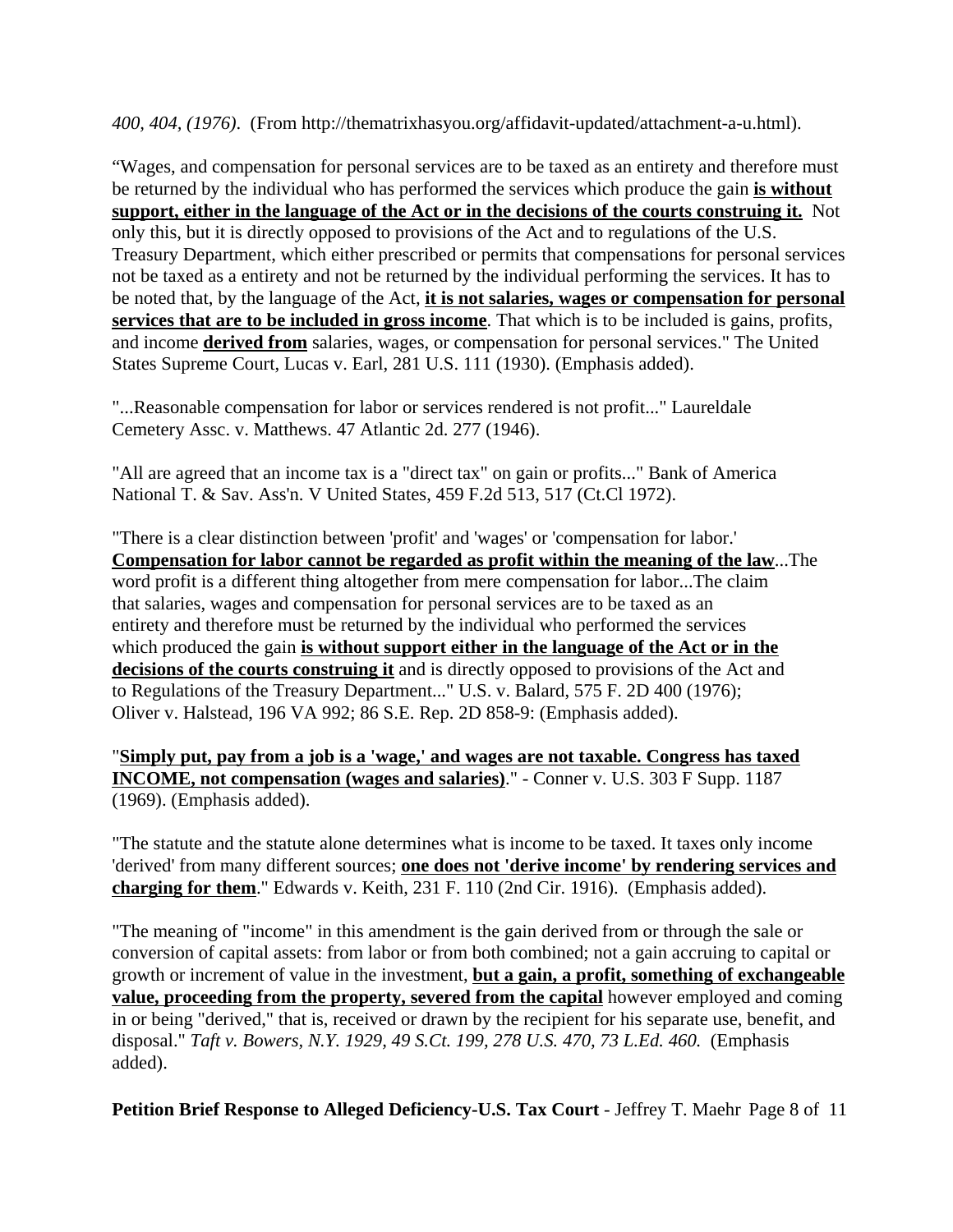"**The Treasury cannot by interpretive regulations, make income of that which is not income within the meaning of revenue acts of Congress, nor can Congress, without apportionment, tax as income that which is not income within the meaning of the 16th Amendment**." *Helvering v. Edison Bros. Stores, 133 F2d 575. (1943)*

"...income; as used in the statute should be given a meaning so as not to include everything that comes in. The true function of the words "gains" and "profits" is to limit the meaning of the word "income." *S. Pacific v. Lowe, 247 F. 330. (1918)*. (Emphasis added).

"Under the Internal Revenue Act of 1954 **if there is no gain, there is no income**." - *26 U.S.C.A. '54, Sec. 61(a).* (Emphasis added).

"**There must be gain before there is 'income'** within the 16th Amendment." U.S.C.A. Const. Am 16. (Emphasis added).

"The true function of the words 'gains' and profits' is to limit the meaning of the word 'income' and to show its use only in the sense of receipts which constituted an accretion to capital. **So the function of the word 'income 'should be to limit the meaning of the words 'gains' and profits**." Southern Pacific v. Lowe. Federal Reporter Vol. 238 pg. 850. (Emphasis added).

Conclusion on the term "income:" Income is NOT what I have. Income is a profit that comes FROM the use of wages to CREATE a "profit" above the capital or principle. "Income" is also a corporate profit above all expenses. In either case, taxation can ONLY be applied as either "direct" or "indirect"and presently, the "income" tax applied against Petitioner is applied in neither of these constitutional forms, making it an unconstitutional form of taxation, which even the 16<sup>th</sup> Amendment did NOT support. (See EXHIBIT C on the Evidence in Fact of the case law surrounding the 16<sup>th</sup> Amendment, as well as "Affidavit of William Benson," per People v. Boxer, California Supreme Court, which established that the Sixteenth Amendment was never lawfully ratified, and is unlawfully being interpreted and used against Petitioner.)

10. Petitioner challenges the type of taxation Respondent is attempting to use to tax him under the 16<sup>th</sup> Amendment. Excerpts from EXHIBIT C: (Emphasis added).

"The various propositions are so intermingled as to cause it to be difficult to classify them. We are of opinion, however, that the confusion is not inherent, but rather arises from the conclusion that **the 16<sup>th</sup> Amendment provides for a hitherto unknown power of taxation**; (That of being able to tax people outside direct and indirect, as they are being taxed today. JTM) that is, a power to levy an income tax which, although direct, should not be subject to the regulations of apportionment applicable to all other direct taxes. And the far reaching effect of **this erroneous assumption** will be made clear by generalizing the many contentions advanced in argument to support it..."

"...if acceded to, **would cause one provision of the Constitution to destroy another**;...bringing the Amendment into irreconcilable conflict with the general requirement that **all direct taxes be**

**Petition Brief Response to Alleged Deficiency-U.S. Tax Court** - Jeffrey T. Maehr Page 9 of 11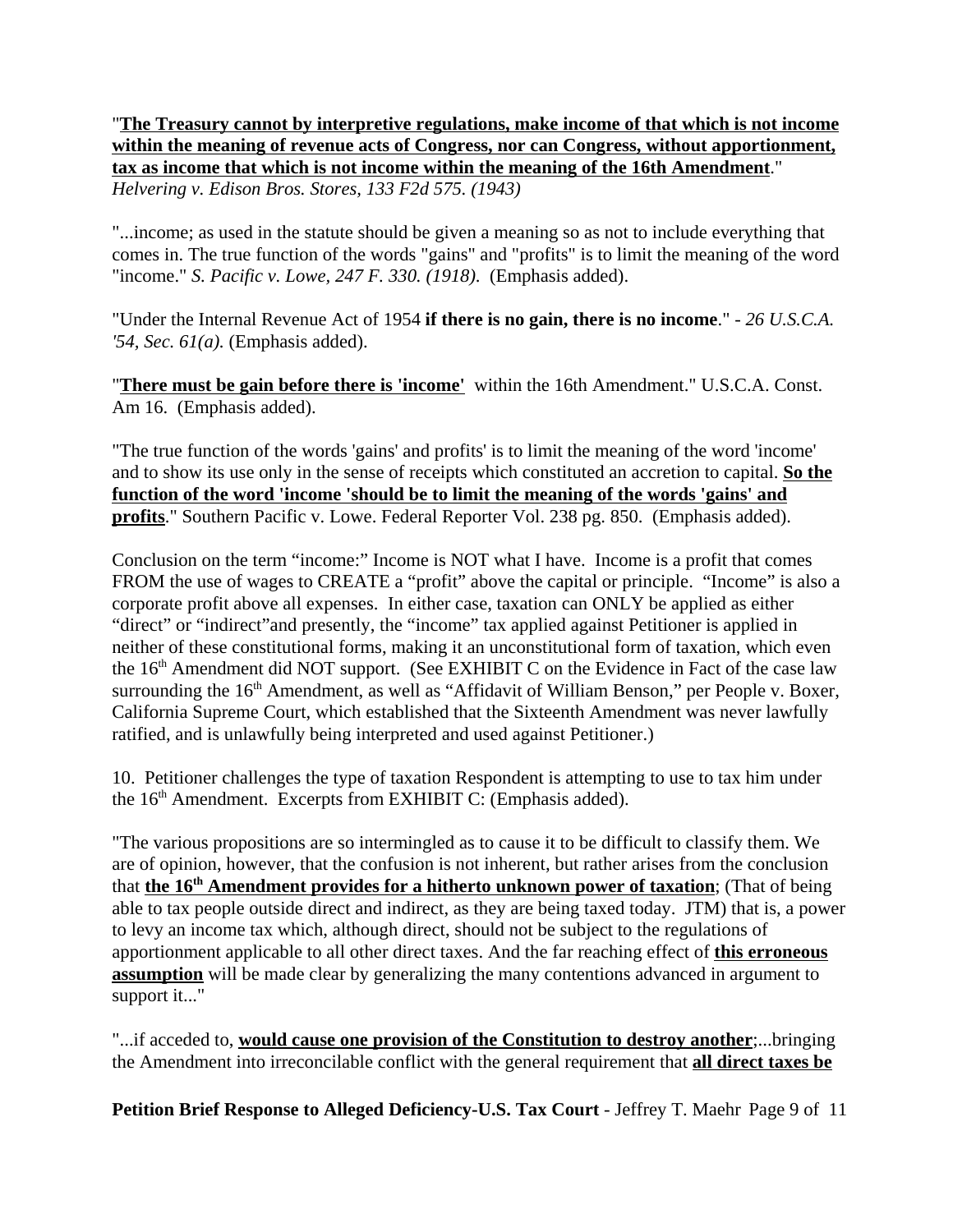## **apportioned**.... **This result would create radical and destructive changes in our constitutional system**...

"...the whole purpose of the Amendment was to relieve all income taxes when imposed from apportionment from a consideration of the source... on the contrary shows that **it was drawn with the object of maintaining the limitations of the Constitution and harmonizing their operation**." Brushaber v. Union Pacific R.R. Co., 240 U.S. 1 (1916).

In other words, taxation can ONLY be direct or indirect, and the  $16<sup>th</sup>$  Amendment did NOT provide for another means to tax outside the two lawful forms of taxation. Respondent has refused to declare which form "income" taxes are being applied toward Petitioner. Presently, taxation by Respondent complies with neither Apportionment NOR Uniformity, and Petitioner challenges Respondent in providing proof of claim for lawful right to do so. If proof can be supplied that true, constitutional,  $16<sup>th</sup>$  Amendment "income" has anything to do with Petitioner, then any taxation MUST be lawfully applied, (Apportioned per census, or uniformly across the country) and Petitioner sees NO lawfulness in potentially attempting taxation outside these constitutional parameters.

\_\_\_\_\_\_\_\_\_\_\_\_\_\_\_\_\_\_\_\_\_\_\_\_\_\_\_\_\_\_\_\_\_\_\_\_\_\_\_\_\_\_\_\_\_\_\_\_\_\_\_\_\_\_\_\_\_\_\_\_\_

Petitioner presents the above as a **VERY brief**, preliminary disclosure of laws, statutes, case law, etc., in regard to a few of many issues that will be brought into this case in defense of Petitioner's position. As previously stated, Petitioner has extremely abundant documentation to prove, beyond any doubt, that he is NOT liable for the alleged tax "deficiency," and is willing to defend his rights to the extreme length of law and counsel available to him, if necessary, even to the Supreme Court.

Petitioner would also NOTICE this Honorable Court that he is a disabled veteran, and has difficulty traveling 4-5 hours to the available cities for said meeting... i.e. Denver or Albuquerque). His back disability causes discomfort due to periods of immobility, meaning that a 4 hour trip to Albuquerque means a 6-7 hour trip to allow for frequent stops to relieve pain and discomfort of travel. This also creates a financial burden on Petitioner who only has part time work.

Petitioner requests, if this is to proceed, that a much closer location be provided for Petitioner to meet and provide evidence to any Court Representative should Standing and Court Jurisdiction be proven by Respondent and/or this honorable Court. All meetings will be video and audio recorded, with live witness at hand, for potential appeal, and cross and counterclaim records.

Respectfully submitted to this honorable court.

\_\_\_\_\_\_\_\_\_\_\_\_\_\_\_\_\_\_\_\_\_\_\_\_\_\_\_\_\_\_\_\_\_\_\_\_\_\_

Jeffrey T. Maehr 924 E. Stollsteimer Rd

**Petition Brief Response to Alleged Deficiency-U.S. Tax Court** - Jeffrey T. MaehrPage 10 of 11